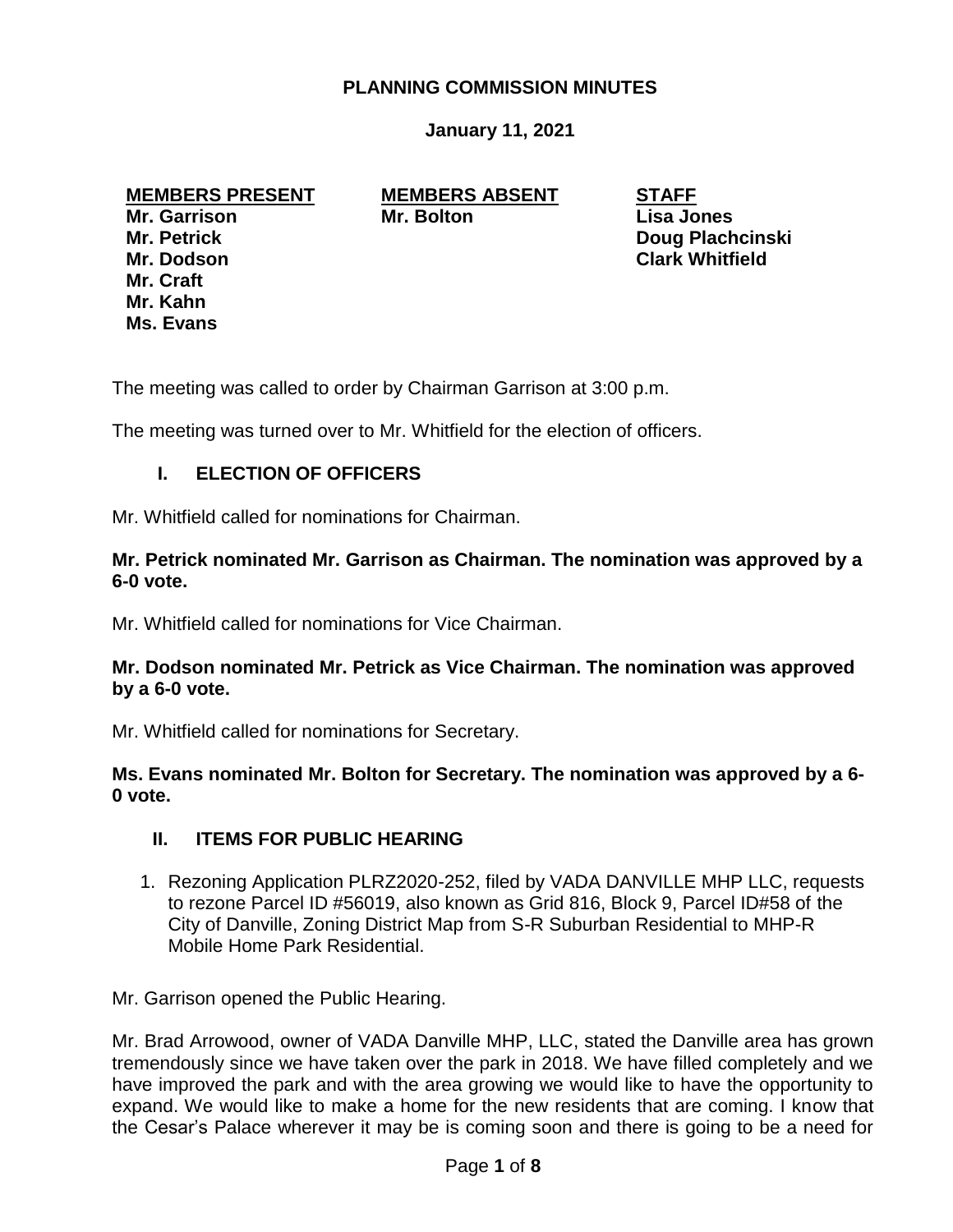homes for the construction teams that are coming in, as well as for the staff of the casino. We would like to be included in that and we want to be able to afford to give affordable housing to the new residents.

Mr. Petrick stated I'm just curious in the packet right here it is mentioned that you have no existing plans of developing the subject property.

Mr. Arrowood stated we don't have existing plans only because this is a new purchase. We purchased this property due to the fact that we were approached. There was some homes that were grandfathered in when the homes moved out. We ran into encroaching issues so from investigating we found out that the entire property was for sale and we purchased the property to solve the encroaching issues as well as having the possibility of expanding the property as well. We do have plans to have an Engineer out once we get approval for this; have an Engineer out quickly so we can set some plans in place.

Mr. Petrick stated can you give us some idea what you possibly plan to put there.

Mr. Arrowood stated with a five-acre plot of land where you're looking somewhere between 35 to 50 homes, just depending on the placement of the homes. I know there are some Valley areas that go on that property, so of course on the valley areas, we wouldn't be able to place homes, but on the flat lands of that area, we would like to be able to put homes and we're looking at somewhere between 35 and 50 homes.

Mr. Petrick stated are these single wide homes?

Mr. Arrowood stated yes, single wide homes.

Ms. Evans stated do you have any idea how these 35 homes would encroach on the setbacks?

Mr. Arrowood stated we should be able to fix any encroachment issues with this property, so we should be able to come into the city expectations and the setback requirements. We should be able to meet those requirements once the expansion comes through, Again, we have already solved the encroachment issues that were initially there with the purchase of the five acres of land we would like to again put the homes in place. Then we would hope to be able to follow all the guidelines, of course, and we should be able to meet this the setbacks that are required.

Ms. Evans stated we have received a number of letters of people opposing, residents opposing this so we're very concerned. I'm very concerned.

Mr. Arrowood stated I understand.

Ms. Evans stated that we make everyone happy.

Mr. Arrowood stated right of course, we're going to meet all guidelines. That is our plan of course to always meet the guidelines with the expansion of the Danville area, I think it is important that we offer affordable housing and again the quality of the community and of our existing community is not comparable to any other home community in the area, these would be brand new homes on the property as well. The quality would remain, if not improved.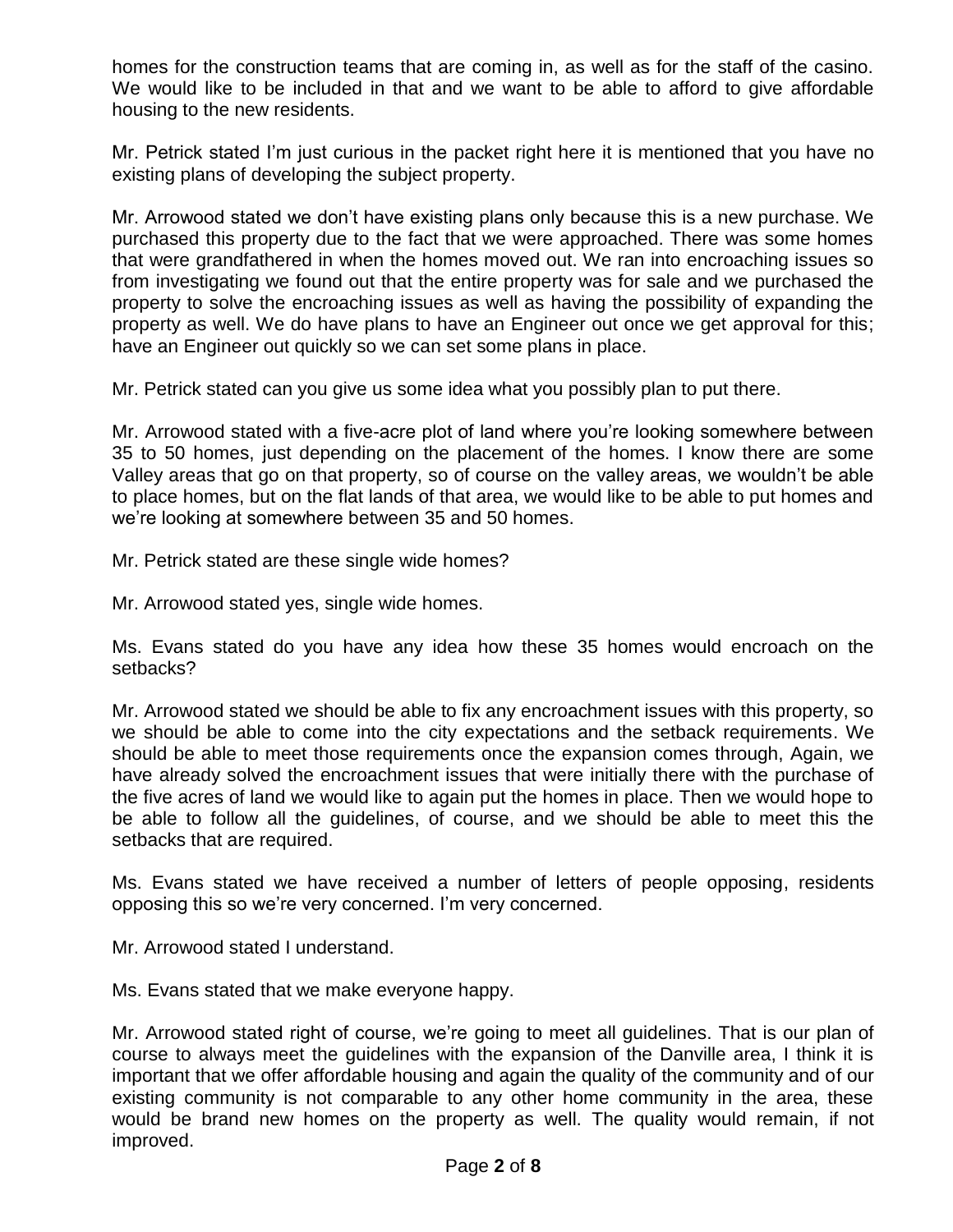Ms. Evans stated recently, a tree was cut down in your neighborhood for no reason. To my understanding, it was cut down to make room for a truck to get through.

Mr. Arrowood stated the tree that is being questioned, and a lot of people have come to us with, on the backside of that tree there used to be two trees that backed up to each other. We removed one because it was dying because of the length of time that the tree was leaned up against the other tree the backside of that tree was dying as well. We had tried for over a year to refurbish the tree to make it alive again and we were not successful, due to the damage that was there before.

Ms. Evans stated are there any plans to replant that tree?

Mr. Arrowood stated I'm not going to say that there's not any plan to replace that tree. It definitely was for a developmental purchase and it was literally just because of where it was at. We had just installed a mailbox center for all the residents. They use to have the gold mailbox on this metal post throughout the community as an improving plan we had put in a mailbox kiosk for the residents. This tree was very close by to there. We have put in a couple of plants around that. We do beautification projects throughout the year and that is in plant.

Mr. Craft stated how close will the homes be to the existing overhead power lines?

Mr. Arrowood stated I'm not exactly sure we have not gone to the next step of having the engineer come out to the property just yet because this just happened recently that we purchased this property. We plan to follow all guidelines, expectations and setback requirements for each of these homes.

Mr. Craft stated who handles the expense for the roads and the sewage?

Mr. Arrowood stated we would incur those cost.

Mr. Garrison stated how many homes do you currently have now?

Mr. Arrowood stated we have 80 homes that are not inclusive of the offices that are there which is also an apartment but there are currently 80 homes on this site.

Mr. Garrison stated currently have ten acres or slightly more.

Mr. Arrowood stated a little over ten acres.

Mr. Garrison stated so you have eighty on ten acres and you plan on putting 30 to 50 on five acres.

Mr. Arrowood stated that is correct.

Mr. John and Margaret Benz stated of concern first of all is the flow of traffic and I wrote down a couple of other things. Also, cutting down the trees I do not know if you people have seen this property, but if you go down our street on the cul-de-sac and look down, you will see a lot of trees that have been cut down but not removed and there's a stream back there where the trees are falling into or have fallen. One of the things that I think with this plan and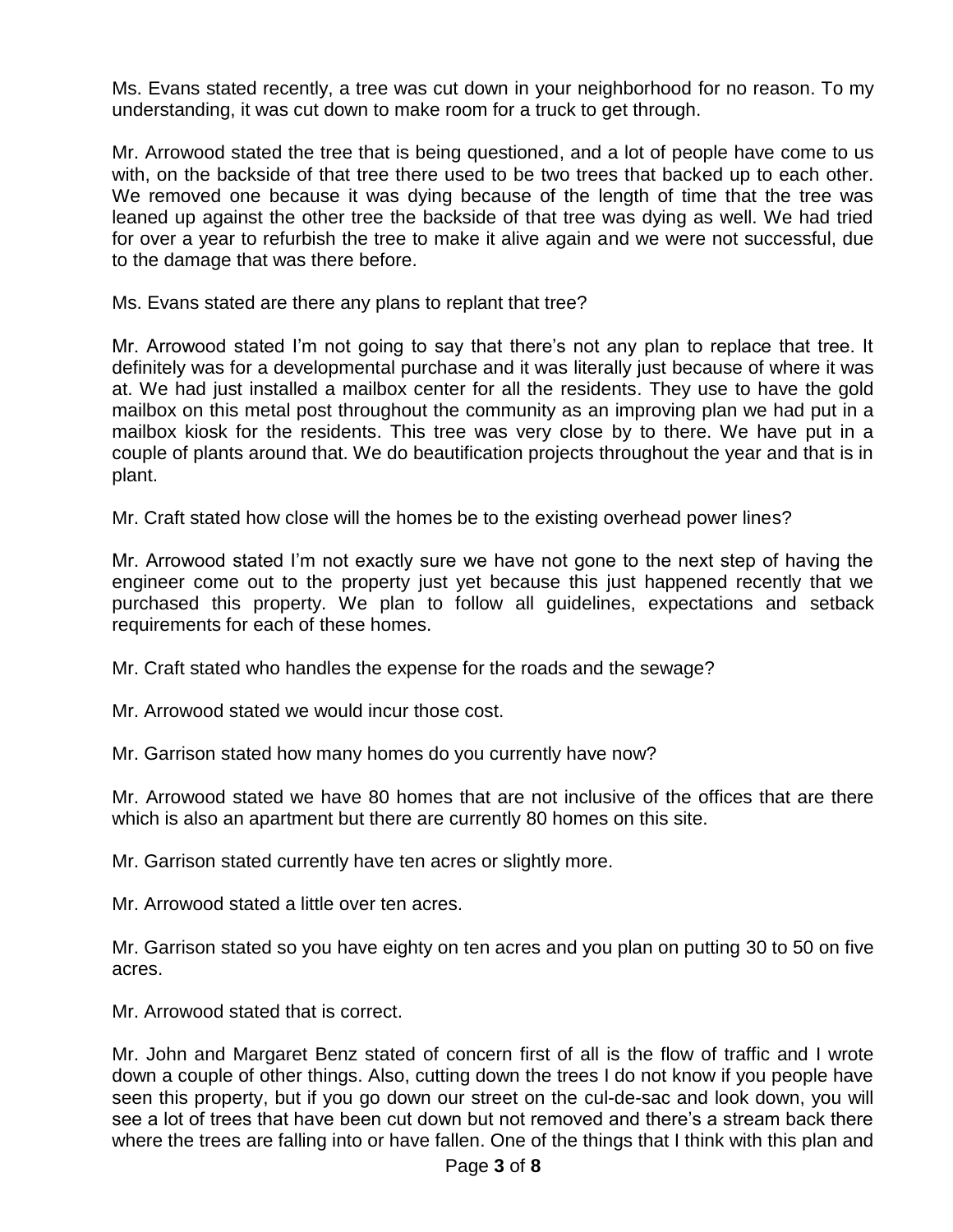everything is a schematic of where these homes are going to go. Next question I have is are they going to be mobile homes or are they going to be trailers? Now, someone told me a few year ago that there was a clause that there was not supposed to be anymore trailers in the City of Danville. I don't know if this is true or not, but I would like you people to look into this. Also one other thing, is there going to be a road going from  $3<sup>rd</sup>$  Avenue into this complex and if it is the amount of dirt that they will have to remove is unbelievable because the hill slants down that way to the stream. So, that means that they are going to be moving tons of earth to get this done. One more thing about the road you have a road that cuts up by the URW that goes up to Piney Forest Road and you got another exit to go out to get to Piney Forest or wherever you want to go if they build an access road to go all the way across to the back part of this property out to Piney Forest Road and 3<sup>rd</sup> Avenue we are going to have a track meet because when you go down to  $3<sup>rd</sup>$  Avenue, it is a dead end. Then you go up to a cul-de-sac that's it on the right and on the left. We have lived here since 2002 and it is a quiet neighborhood and we have good neighbors. Everybody you know, you have no reason to be up there whatsoever. Thank you.

Mr. Walter Hargraves stated, I currently reside on Wendin Lane. Members of the City Planning Commission, Mr. Chairman, good afternoon. First, I strongly oppose this request to rezone this subject property from Suburban Residential to Mobile Home Park Residential. First, let me tell you a little bit about this area. It is very quiet, there is very little traffic except for the families who live in this area. It is virtually crime free. We would like to keep it that way. More importantly we are concerned about property values. I believe having a mobile home park in our neighborhood will lower our property values. I strongly suggest that this request for Rezoning not be approved. Thank you.

Ms. Kathy Skarbek stated my husband John and I have lived on Wendin Lane, in the Starmont neighborhood, for 21 years. We find this proposal to rezone the property directly behind our house from Suburban Residential to Mobile Home Park Residential to be distressing for many reasons. (Please see attached letter).

Mr. Garrison closed the public hearing.

Mr. Petrick stated I have a question for staff concerning and this has come up before. What requirements are there, for example here, that this be approved without a master plan? Can you address that? What is require and not required.

Mr. Plachcinski stated thank you and that is an excellent question. I will have to go back and research that. Typically Rezoning's are not required to submit plans because you are rezoning the property. I would like to ask both our existing staff and find out.

Mr. Petrick stated it is not a requirement but an instance like this, would be a help if there were a master plan?

Mr. Plachcinski stated I think at the very least a conceptual idea. We've heard a lot of numbers 35 to 50 connecting to different streets. A couple of speakers have pointed out there is a utility corridor. There's also a stream that runs through the property. Where yes a typical five acre plot may yield 35 to 50 mobile home sites. I don't know that's realistic given a fifty foot setback requirement in addition to the natural features and the utility corridor that are there. The applicant suggested they have just begun their due diligence in exploring what may be developable on the site and certainly you know the idea of moving a lot of earth and increasing a lot of expense is probably something they'll have to consider when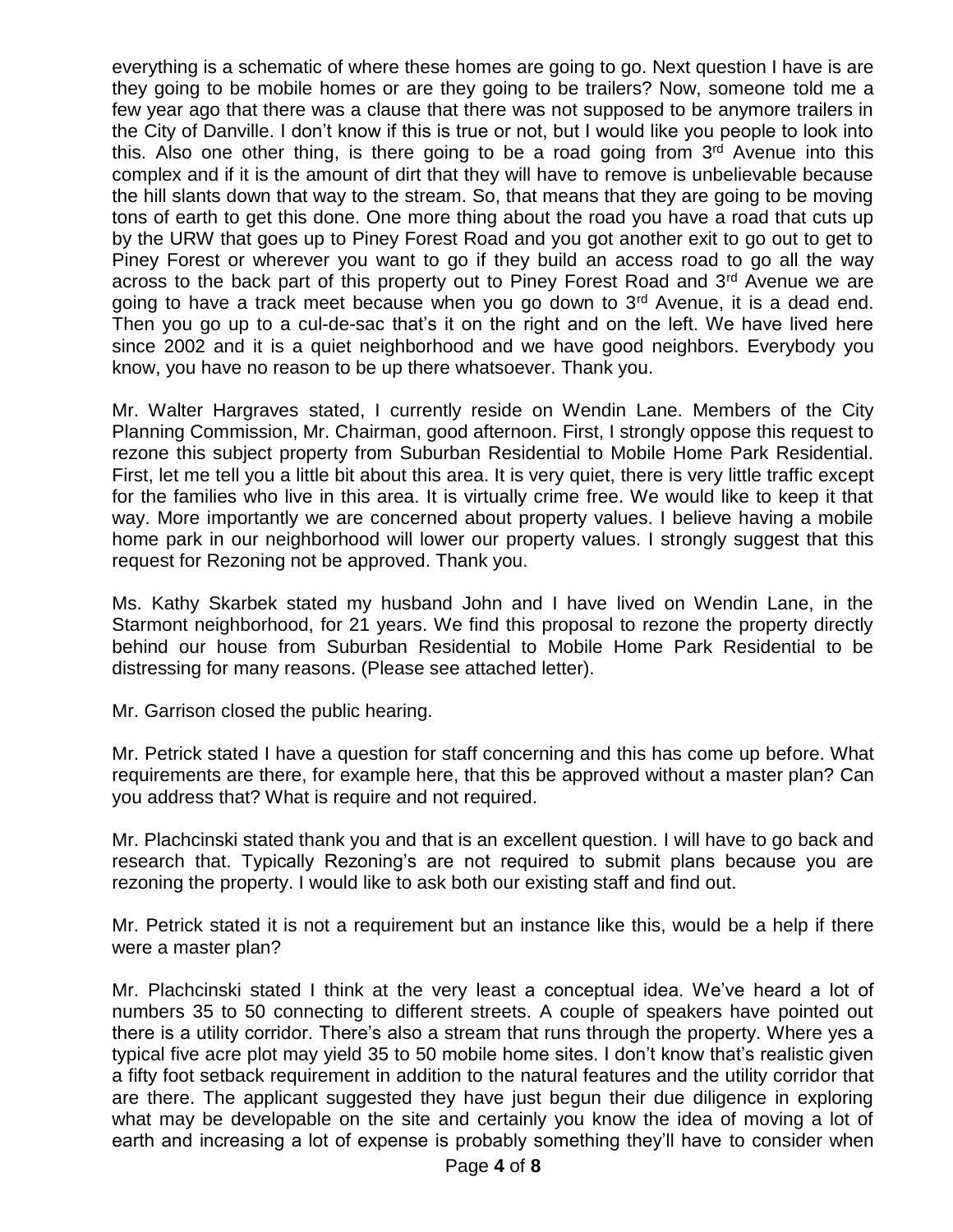#### Good Afternoon,

I am Kathy Skarbek. My husband John and I have lived on Wendin Lane, in the Starmont neighborhood, for 21 years. We find this proposal to rezone the property directly behind our house from Suburban Residential to Mobile Home Park Residential to be distressing for many reasons.

- 1. Decreasing property values
	- a. Unfortunately, there is a stigma attached to mobile home parks. Research suggests presence of Mobile Home communities significantly decreases the value of property in adjacent neighborhoods. Notice this refers to 'neighborhood' not just adjacent properties.
	- b. Unfortunately, many of other property owners in the immediate neighborhood are unlikely to be aware of this proposed change. The city should consider expanding the radius of impacted properties that are notified of rezoning. Including only properties within 300 feet of the property for which rezoning is requested is inadequate. Most studies include a minimum of 600 feet up to a maximum of 1350 feet. The depth of our property on Wendin Lane is 287 feet effectively excluding property across the street from ours from being included in this discussion.
	- c. Property owners with more than one property impacted by such a change should be allowed one vote per owned property. My husband and I currently own three properties on Wendin Lane, two of which fall in the 300 foot radius. Only one ballot was provided to us.
- 2. Increased traffic on Third Ave W.
	- a. Property owners were not provided a development plan for the five acres for which VADA is requesting rezoning. Therefore, we are left to speculate where ingress and egress to this MHP extension would be located. Extension of Third Ave W appears to be a feasible option and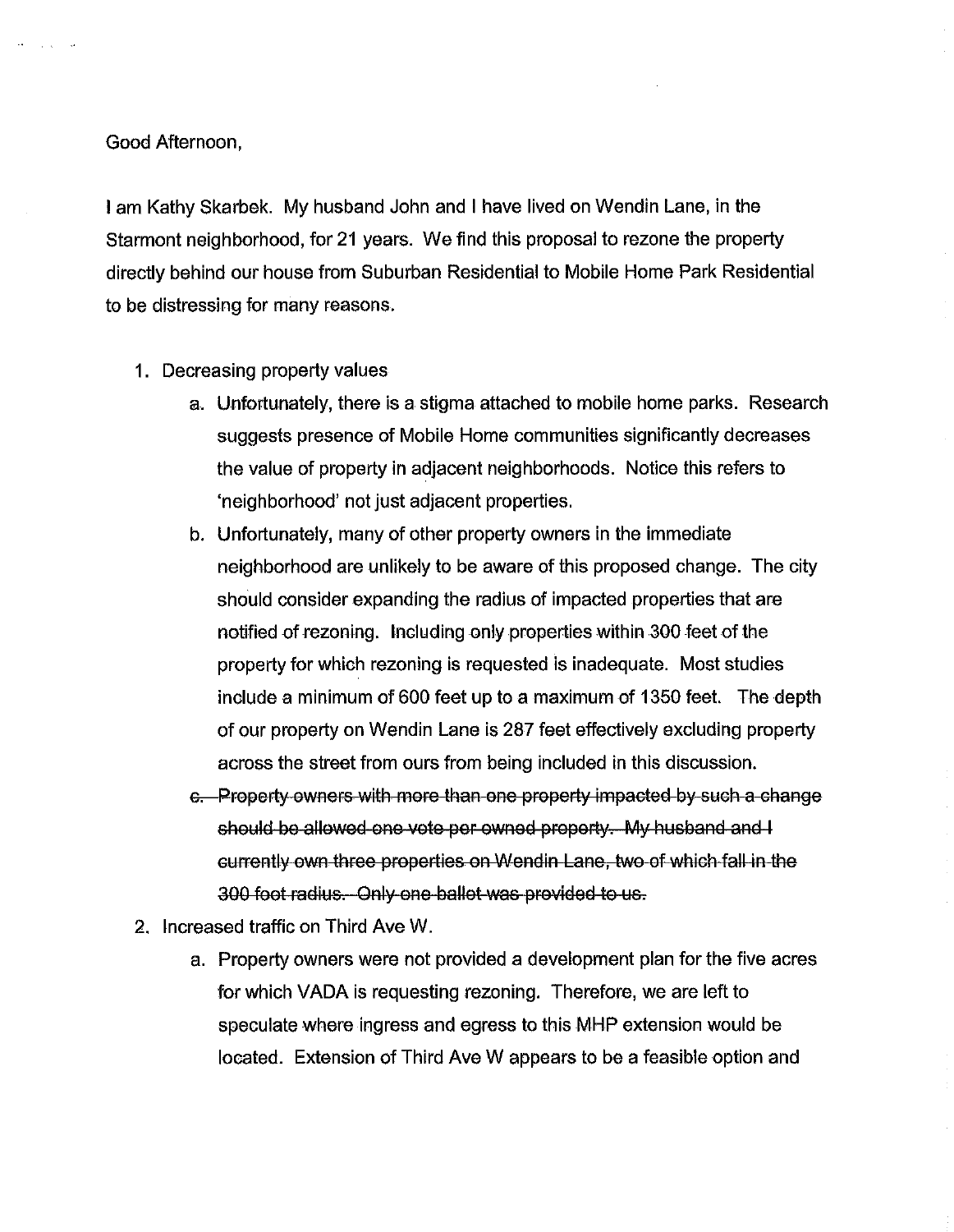would create an exponential increase in traffic and noise in the neighborhood.

- b. Per City Zoning Ordinance
	- i. I. Additional Regulations
	- ii. Section 7: Zoning and Site Plan Requirements:
		- 1. The rezoning of any project under the MHP-R District zoning provisions shall require the submission of a Master Development Plan which is intended to depict the master plan for the specific development proposal. Where is the development plan?
- 3. Disruption of the peace and serenity of the neighborhood
	- a. In the time we've lived in Starmont, we've had many people comment on how quiet our neighborhood is. We would love to keep it that way. Increased housing, traffic, people and pets would increase the noise in the immediate neighborhood and surrounding area.
- 4. Disruption of wildlife
	- a. We love the wildlife that five acres provides. Deer, hawks, woodpeckers, rabbits, frogs, turtles all inhabit the area being discussed today. Much of that wildlife would be displaced with the development of a Mobile Home Park.
- 5. Increased lighting
	- a. Based on the city ordinance related to the MHP, section D, Maximum Density #1: six dwelling units per acre area allowed ((Ord. No. 2004-02.04, Art. 3.H, § D, 2-17-04). If VADA is able to develop all five acres, that means the potential of 30 mobile homes in that area. More mobile homes equals an increase in lighting in the area for street lights, home lights, etc.

For all these reasons, please recommend that City Council deny this request for rezoning.

Thank you.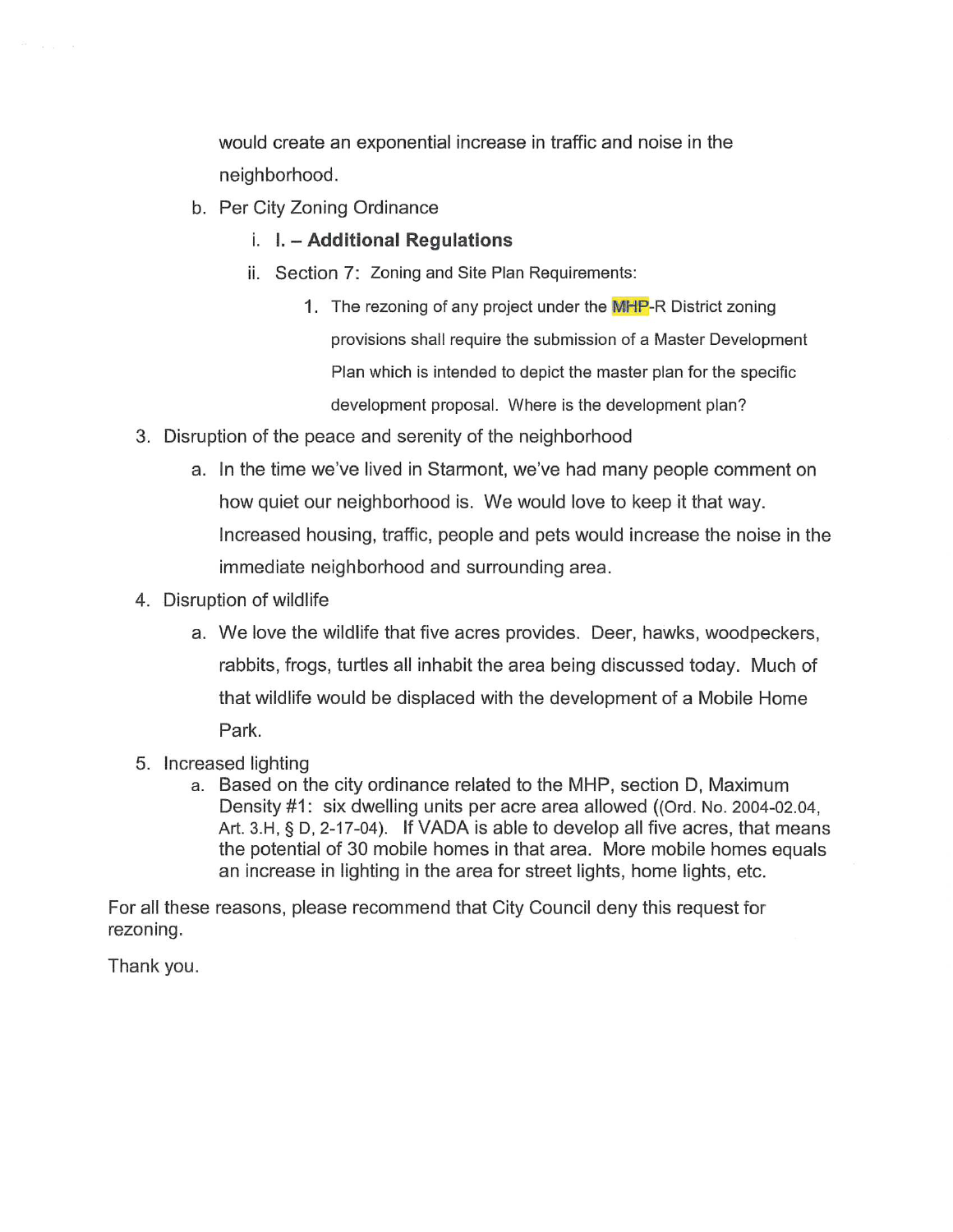developing that plan. Also, resolving whether they would request to access any other streets like 3<sup>rd</sup> Avenue West would probably be a good idea to resolve.

Mr. Petrick stated just riding through there over the weekend, I didn't see any viable access from a public thoroughfare into that property other than Piney Forest Road.

Mr. Plachcinski stated no and I don't believe there is I think that just on the map  $3^{rd}$  Avenue sort of dead ends into the subject property.

Mr. Petrick stated as to the question, I think that Mr. Benz had said, are there any limitations on what type of structures we're looking at here; single wide mobile homes the developer has stated. That's what it's going to be, we are assuming they are all going to be permanent foundations or what?

Mr. Plachcinski stated it is my understanding, no, that trailer homes or mobile homes that are titled in that manner are allowable in the zoning district. Now one thing the City of Danville did do at some point in time was remove the ability to place a mobile home or trailer home on a single family zoning lot and that maybe part of the confusion. I believe that there were part of this were broader parts of the city where there were existing trailer homes, that were completely legal and they're still legal today but then at some point we changed our zoning rules to say it has to be as you said on a permanent foundation and unable to be moved again and to go from being personal property to real property.

Mr. Craft stated doesn't that rule also applied to these?

Mr. Plachcinski stated no, not in the zoning district that would be the distinction.

Mr. Craft stated has the City done any environmental factor of whether the streams will be affected.

Mr. Plachcinski stated no.

Mr. Craft stated any erosion problems, nobody has done any studies?

Mr. Plachcinski stated not that I'm aware of for this property.

Mr. Craft stated there is a stream that runs parallel with that property all the way down and you're talking about a lot of grading, and cutting down trees and you are going to have a serious environmental problem there.

Mr. Plachcinski stated potentially and we do have construction guidelines that they will have to meet or exceed in order to develop any of the property that the engineering department will go through with them and monitor and inspect during their construction.

Mr. Petrick stated you know a lot of these concerns, I think will be addressed if and when a plan is submitted.

Mr. Plachcinski stated it does seem that way.

Mr. Garrison stated a requirement for a plan to be submitted, am I correct, before they could actually do any construction?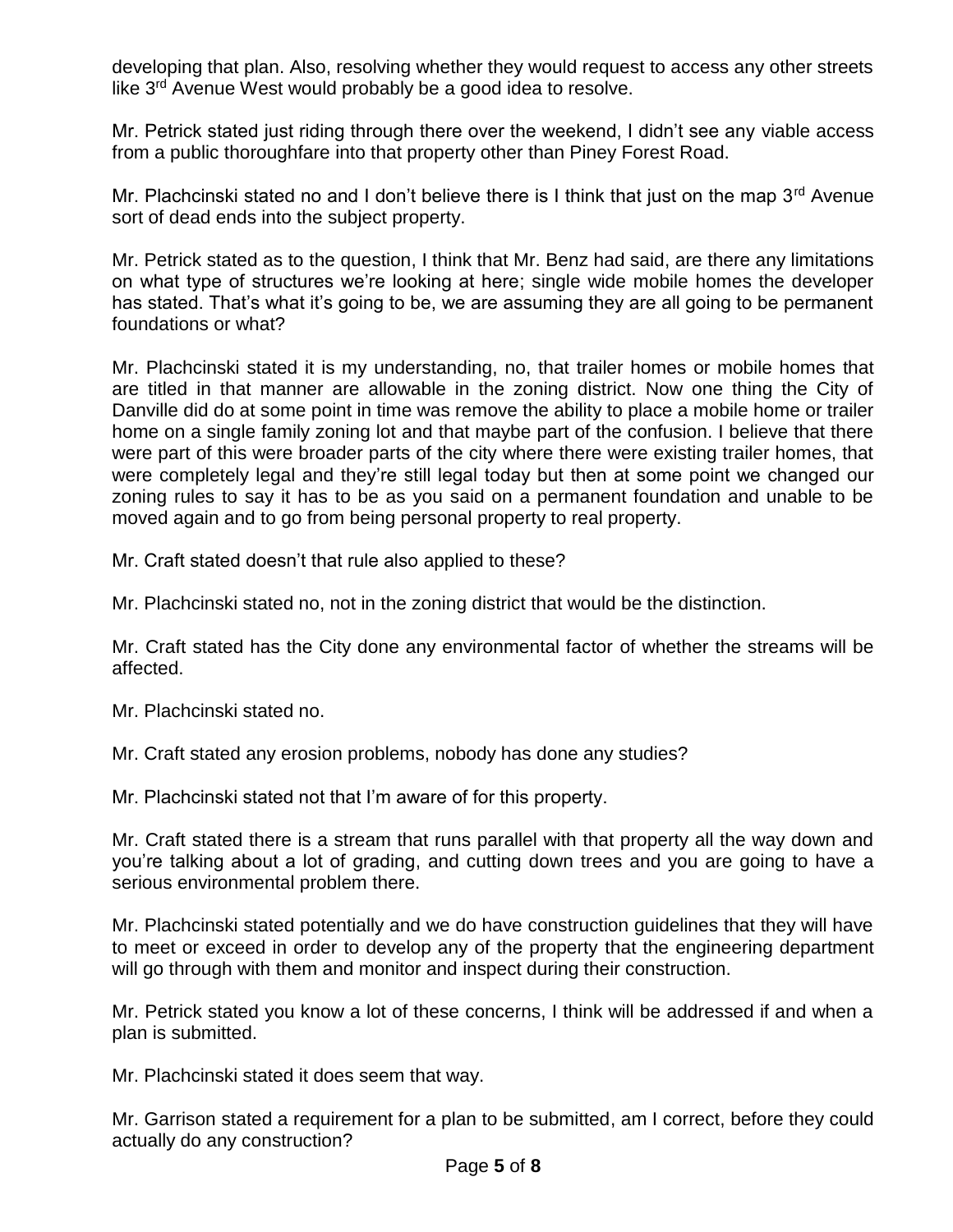Mr. Plachcinski stated right, you would definitely, and I'd have to check to see if the planning commission would have to review that, and definitely there would be a plan submitted and potentially a public review or certainly our review of that plan to make sure it meets standards and again under the existing configuration of the property it is completely nonconforming for setbacks and buffers to residential property. There just happens to be this odd five-acre leftover piece of property that doesn't really have access to anything that in between the neighborhood and the long standing mobile home park.

Mr. Khan stated I'm concerned of so many people, so many tenants around this area opposed to it. I heard your concern. I'm thinking about that as I go through the pages here. I see various reasons I would like more study or more analysis before we can or I can say anything. I think there is definitely some more work to be done.

Mr. Garrison stated I don't think any of us can go back to the history of when that part of the code was written because it was written prior to 1986, which is when that code was enacted. Having been a person that was living in the county and annexed into the city in 1988, and going back and going back and looking at this particular section of the code that deals with mobile home parks, I believe that sometime in the past, it was probably written to keep any mobile home parks out of the city because prior to 1988, there were I don't think any pieces of land that were larger enough with all city services to become mobile home parks. Since the annexation and most of the mobile home parks that exist now inside the city limits, were annexed in and grandfathered. I'm just curious as to why this hasn't been addressed prior to now. The other question that I have is this mobile home park has been in the city for a long time. It was here prior to 1988 because it was here when I first came here in the late 70's. Mr. Attorney are they grandfathered in to continue to add land and put trailers in?

Mr. Whitfield stated like Mr. Plachcinski stated I need to research this because I was in high school when this portion of the code was passed.

Mr. Garrison stated I may have been also, I don't know.

Mr. Craft stated I recommend that they have an environmental study on the stream. Our streams are very important and that's something that should be definitely considered before anything is done.

Ms. Evans stated I have a question, does that mean we are making a recommendation to table or?

Mr. Garrison stated the thing that we probably should do is postpone this until a further meeting until we have had time for both the attorney and Mr. Plachcinski to do some research and give us better guidance as to what needs to be done prior to having this on our agenda. I can't make a motion.

**Mr. Petrick made a motion to postpone this Rezoning Application PLRZ2020-252 until we have further research and guidance from the City Attorney and the Planning Commission as to the intended use of this property. Mr. Kahn seconded the motion. The motion was approved by a 6-0 vote.**

During the roll call Mr. Craft stated that he would like to see environmental study on that stream added to that.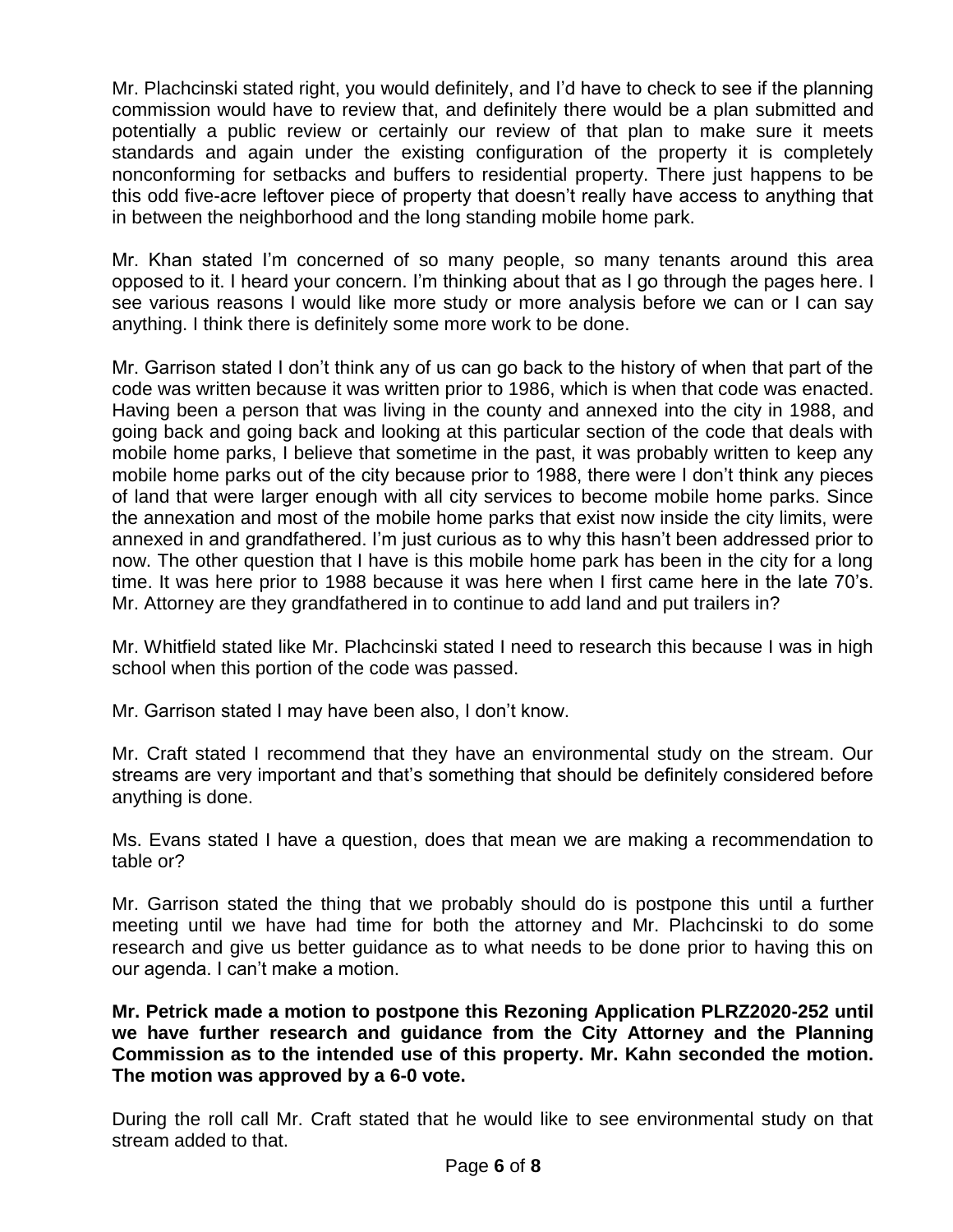Mr. Garrison stated if the Attorney and Mr. Plachcinski discover that should be added in I'm sure that will be added in.

Mr. Craft stated it is definitely environmental issue.

Mr. Garrison stated I would agree with you the fact that we are talking about slope that range anywhere from 14% to 20% on that land. How much fill is going to have to be done and how much cutting is going to be done and where the streets are going. I think that would all be addressed before its being brought back to us again.

Mr. Whitfield stated Mr. Chairman just as a note since that property does not belong to the city and the city is not the applicant that would probably be the responsibility of the applicant if that was determined that was needed or if that study was needed.

Mr. Garrison stated I agree, but I think between yourself and the Planning Office that decision needs to be made and brought back to us. I agree with you that I think the applicant would have to have that study done.

Mr. Whitfield stated I just want to make sure that everyone was aware of that before somebody thought that the city was going to pay for it.

Mr. Garrison stated we're not putting the city on the hook to pay for environmental impact study.

Mr. Plachcinski stated I can certainly discuss with the city engineer what kind of protections would need to be in place with soil erosion, grading, etc. They can provide a more definitive answer to what those requirements would be.

Mr. Garrison stated I'm sure the engineering department will have to be involved in taking a look at this also and give us more guidance as to what we should consider.

2. Rezoning Application PLRZ2020-283, filed by Justin and Stephanie Hylton, requests to rezone 255 Ranch Drive, Parcel ID #70900, also known as Grid 9813, Block 1, Parcel ID#1 of the City of Danville, Zoning District Map from T-R Threshold Residential to SR-R Sandy River Residential.

Mr. Garrison stated item 2 has been pulled am I correct?

Mr. Plachcinski stated yes, Mr. Chairman the applicant informed us they have a positive covid test in their household and that they would not be able to attend the meeting. Please postpone the item.

Mr. Garrison stated we appreciate them.

#### **Ms. Evans made a motion to postpone this Rezoning Application PLRZ2020-283. Mr. Dodson seconded the motion. The motion was approved by a 6-0 vote.**

3. Special Use Permit Application PLSUP2020-284 filed by Sekiv Solutions on behalf of REALTY INCOME PROPERTIES 21 LLC, requests a Special Use Permit for a waiver of yard requirement in accordance with Article 3.M Section C.21. of the Zoning Ordinance of the Code of City of Danville, Virginia 1986, as amended, at 1208 Piney